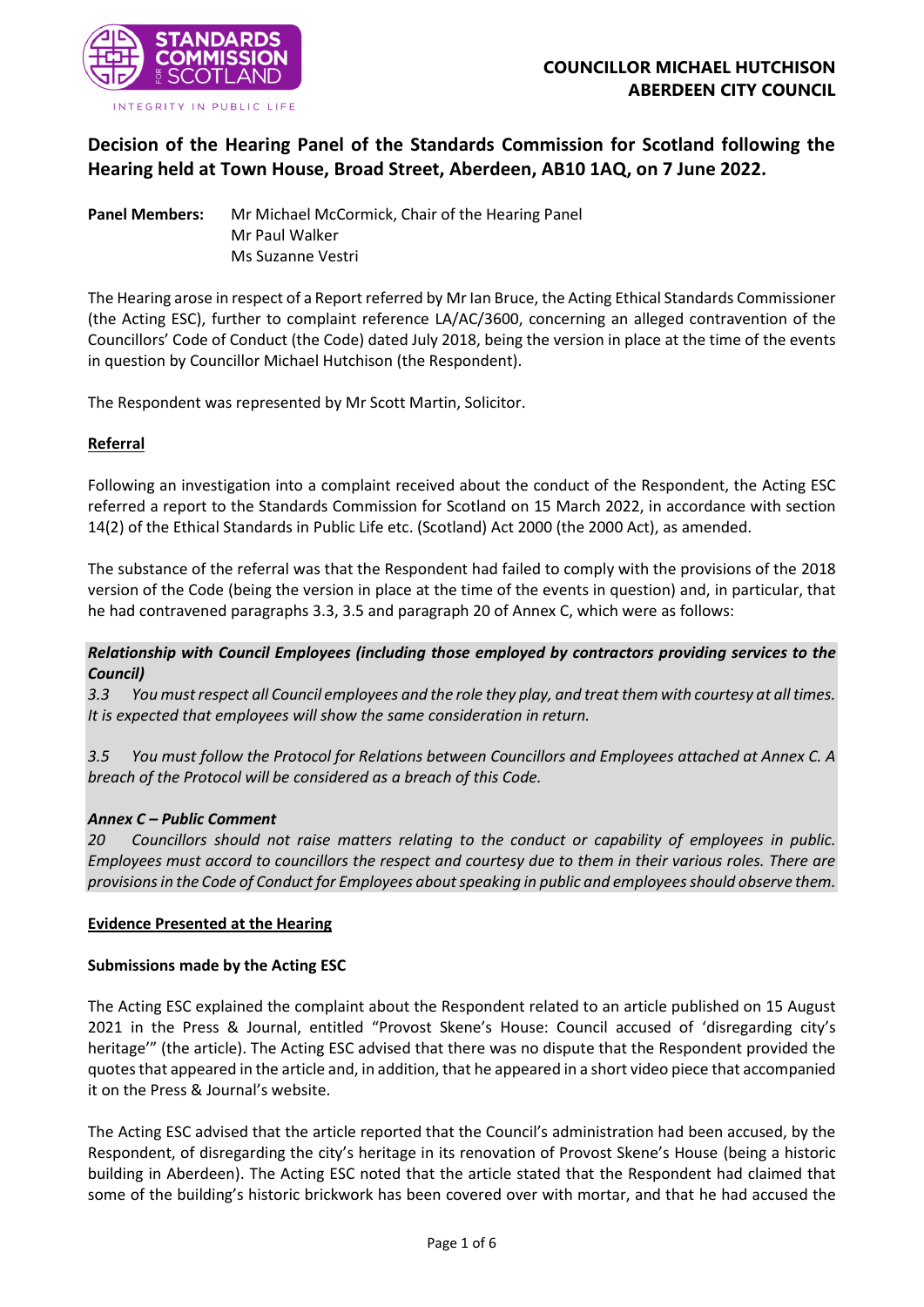

Council's administration of showing "complete disregard" to the city's historic buildings. The Respondent had further stated that "the attempt at a restoration" was "frankly embarrassing".

The Acting ESC advised that, in the accompanying video clip, the Respondent stated that the detail, the character and much of the history of the building had been covered over by lime mortar cement. The Respondent alleged that, over the last few years the city's heritage had been treated with disregard and near contempt, by the Council's administration.

The Acting ESC advised that, following the publication of the article, an urgent motion was passed, by a majority vote, at the Council's Growth and Resources Committee on 25 August 2021. The motion instructed the Council's Chief Executive to refer the Respondent's conduct to the ESC on the basis that his comments "attacking the work of council employees" were "unfounded". Additionally, the motion noted that the Unite trade union had written to the Chief Executive and the Council Leader requesting a public apology from the Respondent.

The Acting ESC advised that the councillor who moved the motion to refer the complaint noted that she had spoken to council staff who worked on the restoration, and that they had expressed their distress and anger at the terms of the article.

The Acting ESC advised that there was no dispute that the Respondent had made the remarks attributed to him in the article and accompanying video.

The Acting ESC further advised that there was no dispute that the Respondent was acting in his capacity as a councillor when making his comments and that the article referred to him as such. The Acting ESC contended, therefore, that the Code applied to the Respondent at the time of the events in question.

The Acting ESC noted that at no point in the article had the Respondent identified a team or individual within the council who was involved in the restoration, and advised that the Respondent had confirmed that his criticism was aimed at the administration, not the workforce. The Acting ESC accepted that it was wholly appropriate for a council's administration to be held to account. The Acting ESC contended, however, that it was not possible in this case to separate the criticisms of the political administration from the workforce who carried out the restoration. The Acting ESC advised that this was because the terms of the Respondent's criticisms were sufficiently broad so as to extend to the workforce. The Acting ESC contended that anyone reading the article or viewing the video would not conclude that members of the political administration had been engaged in the physical restoration work. The Acting ESC argued that, instead, members of the public would assume employees and contractors would have carried out the work and, therefore, that the Respondent's criticisms extended to them.

The Acting ESC advised that, in response to the complaint, the Respondent had advised his office that he was of the opinion that the work carried out was not compatible with the approved planning application. The Acting ESC argued that this added weight to his conclusion that the Respondent's remarks could reasonably be taken as being aimed at the employees who had made operational decisions in respect of the work to be undertaken and those who had carried out the work, rather than being directed solely at the Council's administration.

The Acting ESC acknowledged that no council employees or contractors involved in the restoration had been directly identified by the Respondent in the article or video. The Acting ESC considered, however, that individuals did not have to be named in order to be readily identifiable to others. He noted that as the work involved was of a relatively specialist nature, the employees involved in it would have been readily identifiable by themselves, by their family and friends, and by other employees and councillors. The Acting ESC noted that it was likely the contractors involved in the restoration work would have erected signage and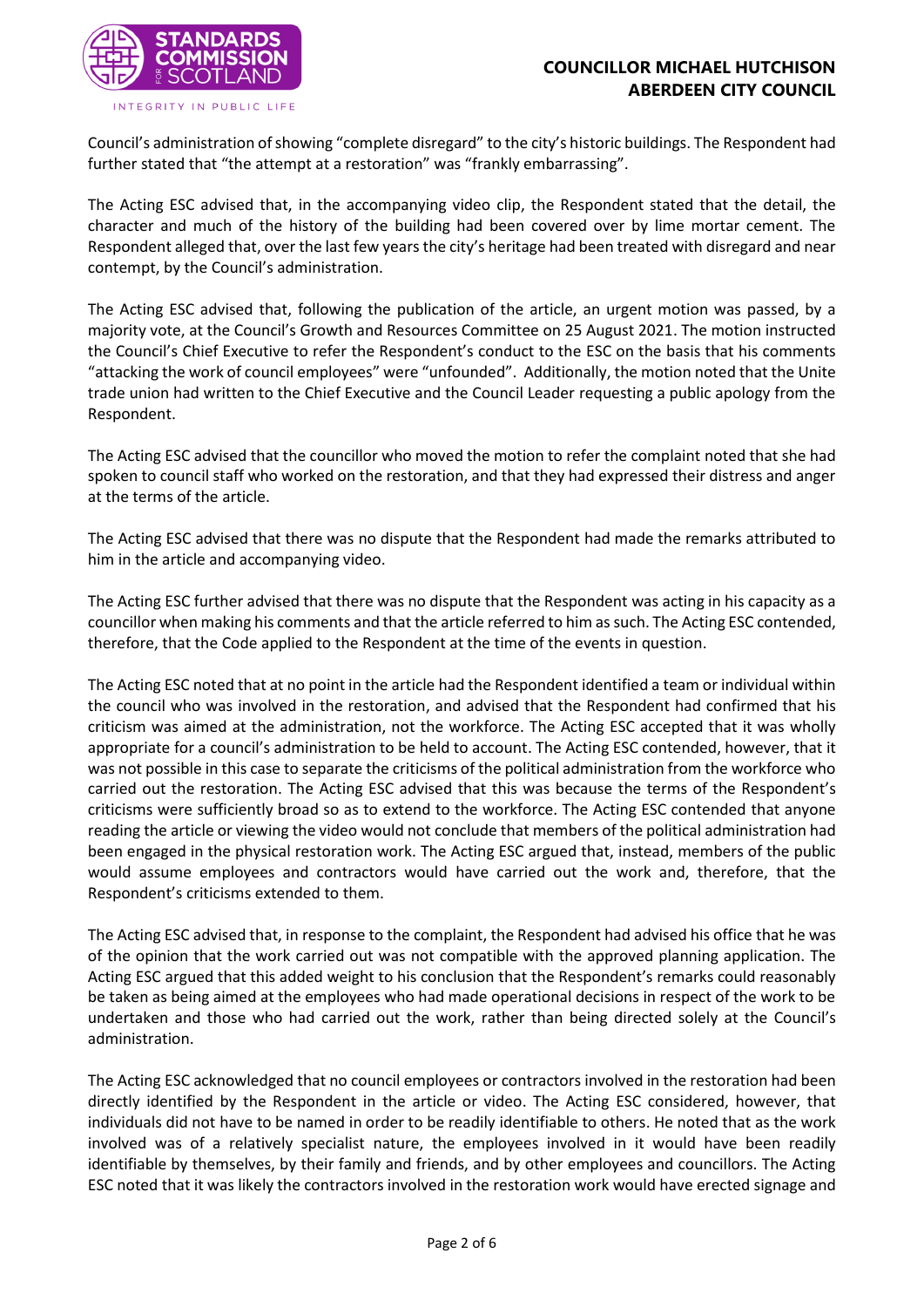

suggested that doing so would have made it easier for members of the public to identify the employees involved.

The Acting ESC noted that in Facebook posts and public discussion following the article, no distinction was drawn between the administration and the workforce. The Acting ESC concluded, therefore, that, on the face of it, the Respondent had breached the provisions in the Code that required councillors to behave with courtesy and respect and to refrain from making public criticisms of the conduct or capability of council employees.

The Acting ESC advised, nevertheless, that, as the Respondent was commenting on a matter of public concern, namely the restoration of a historic building, he would be entitled to the enhanced protection of freedom of expression afforded to politicians under Article 10 of the European Convention on Human Rights (ECHR).

The Acting ESC acknowledged that freedom of expression is a qualified right and can be subject to restrictions for the protection of reputation and rights of others (which would include employees). The Acting ESC considered, however, that it would be difficult to justify placing a restriction on the Respondent's right to freedom of expression given that his comments concerned a matter of public concern and were not offensive or abusive in nature.

As such, the Acting ESC concluded that although, on the face of it, a breach of the Code had occurred, an overall finding of a breach of the Code and the consequent imposition of a sanction could not be justified.

In response to questioning from the Panel, the Acting ESC accepted that it was clear from the Respondent's remarks that he had suggested the responsibility for the finish of the building lay with the Council. The Acting ESC advised, however, that in his response to the ESC's office, the Respondent had stated that the work carried out was not compatible with the approved planning application. It was for that reason that the Acting ESC had concluded that the Respondent appeared to consider that those who carried out the work may have been to blame. The Acting ESC nevertheless accepted that the Respondent's assertion that the restoration work was not carried out in accordance with the approved planning application was made privately to the ESC's office in response to the investigation and, therefore, did not form part of the complaint that he had publicly criticised employees.

The Acting ESC accepted that councillors are entitled to challenge or criticise their political opponents. He noted, however, that such criticism could amount to a breach of the Code if, by extension, it could be reasonably perceived as also being directed at employees.

While the Acting ESC considered that it was significant that Unite had written to the council's Chief Executive and the council leader, he accepted this was the only evidence before him that demonstrated the Respondent's comments had been taken as criticism of council employees. The Acting ESC confirmed that, despite asking the Council's legal department, he had not been provided with any further direct evidence of employee concern.

The Acting ESC accepted that the article appeared to suggest the Respondent had raised concerns about the standard of the restoration work and in particular, the repointing. He clarified, however, that this was a journalistic interpretation of the Respondent's comments and that the article itself did not contain any specific criticism of the execution of the work in question. The Acting ESC further accepted that the responsibility for the finish of the building lay with the Council overall, and not with any individual employee or employees.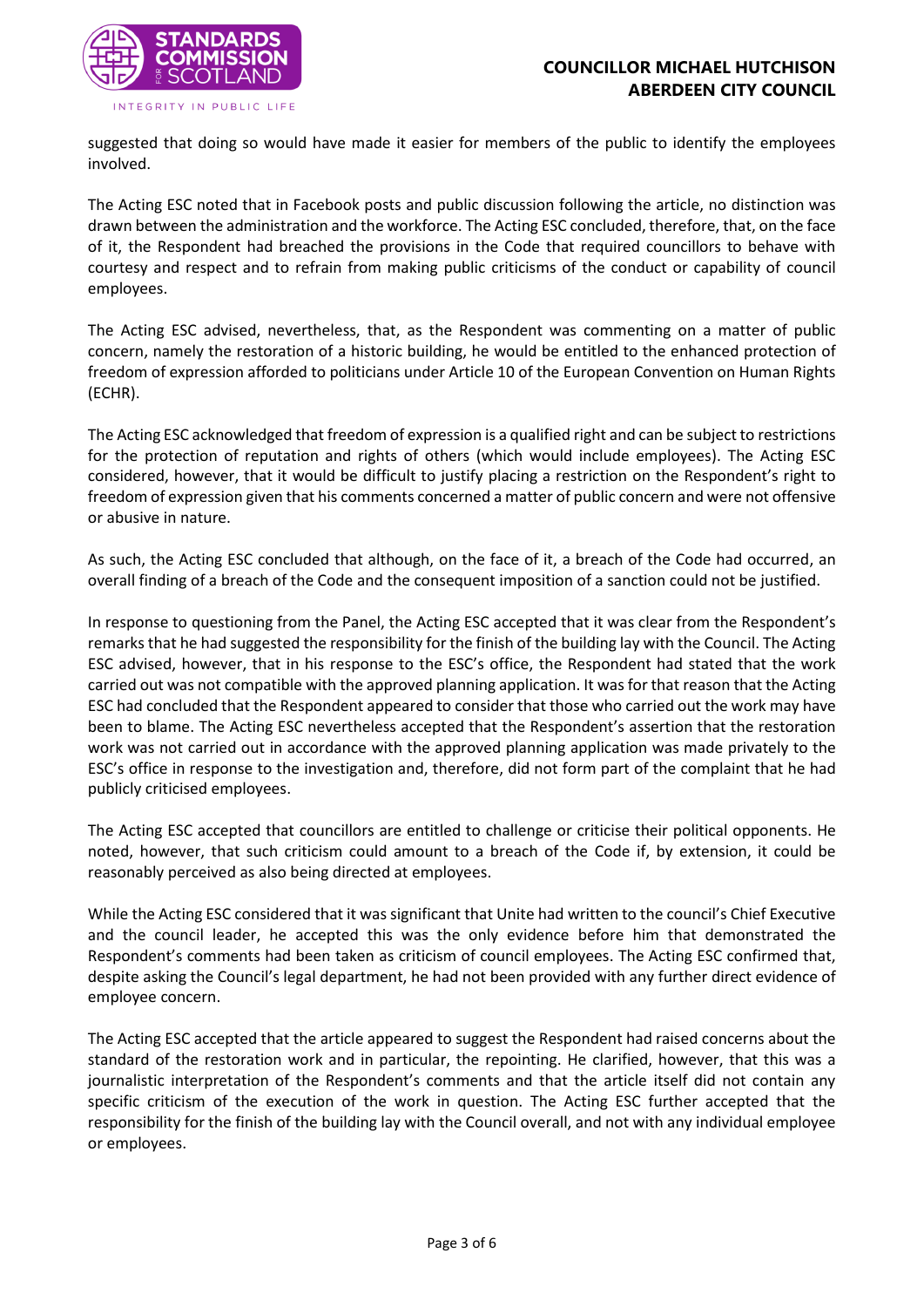

In response to a question about how councillors could criticise or challenge the administration without also being perceived as being critical of employees undertaking work as directed and in accordance with decisions made by the administration, the Acting ESC advised that a careful distinction would need to be drawn.

#### **Submissions made by the Respondent's representative**

The Respondent's representative advised that the Respondent's comments were directed solely at the council's administration. He further stated that one of the most important duties of the Respondent, as an opposition councillor, was to scrutinise the administration.

The Respondent's representative contended that, in his remarks, the Respondent had set out his concerns articulately and that he was, by holding the administration to account, merely doing what he was elected to do and what was demanded of him by democracy. The Respondent's motivation, as an opposition councillor, was to criticise the administration and its decision-making, rather than being directed at any employees implementing those decisions. The Respondent's representative asserted that the Respondent's comments had been made in good faith, and with the best interests of Aberdeen's built heritage in mind.

The Respondent's representative contended that as there were six separate references in the article and its accompanying video to the administration, most people would interpret the Respondent's remarks as being critical of it. The Respondent's representative further noted that, no council department, employees or contractors were named or referred to by title or position.

The Respondent's representative noted that the term 'administration' refers to the elected councillors who are members of the governing group of a council and argued that it followed that references to the administration within the article could not be taken as being references to any officer or employee of the council, or to any employee of a contractor. The Respondent's representative contended that the word 'administration' should be given its ordinary meaning, especially in the context of the Respondent being an opposition councillor, and being expected as such to criticise his political opponents. As such, the Respondent's representative refuted the Acting ESC's assertion that the criticism of the administration contained in the remarks could reasonably be taken as criticism of the conduct or capability of any employees.

The Respondent's representative noted that the Respondent did not say that those engaged in the restoration work had carried it out in an unsatisfactory manner. Instead, the Respondent had merely criticised the method chosen.

In response to questioning from the Panel, the Respondent's representative noted that the Respondent had a right to express his views, even if these were or were not widely shared. Notwithstanding this, the Respondent's representative drew the Panel's attention to documentary evidence showing that the Respondent had spoken with local historians and building experts before he raised his concerns about the method of restoration.

#### **DECISION**

The Hearing Panel considered the submissions made both in writing and orally at the Hearing. It concluded that:

- 1. The Councillors' Code of Conduct applied to the Respondent, Councillor Hutchison.
- 2. The Respondent had not breached paragraphs 3.3, 3.5 or paragraph 20 of Annex C of the Code.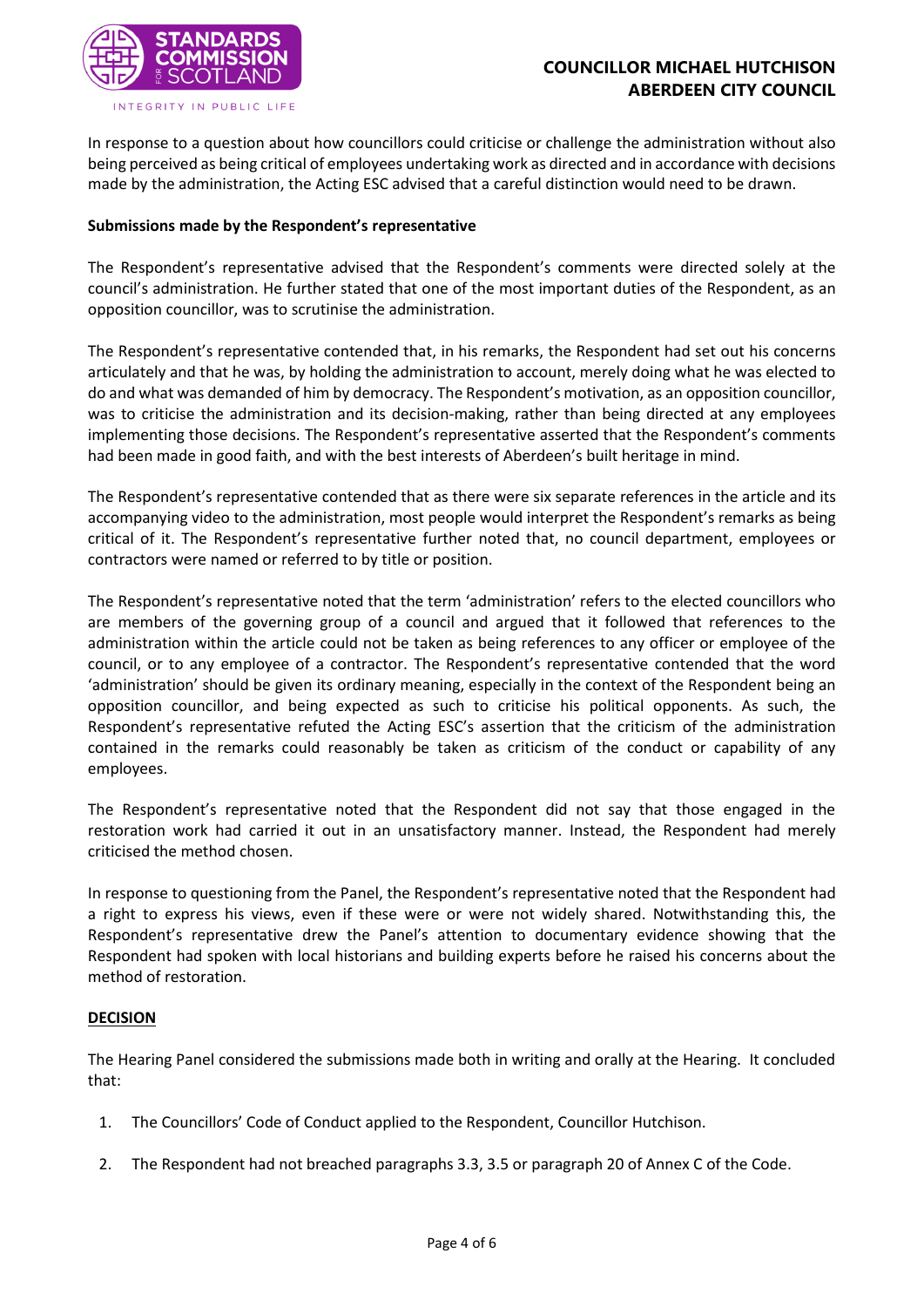

#### **Reasons for Decision**

The Panel noted that paragraph 3.3 of the Code required councillors to respect council employees and to treat them with courtesy at all times, and that paragraph 3.5 obliged councillors to follow the Protocol for Relations between Councillors and Employees contained at Annex C of the Code. Paragraph 20 of Annex C stated that councillors should not raise matters relating to the conduct or capability of employees in public.

The Panel noted it was not in dispute that the Code applied to the Respondent at the time of the events in question, and also that it was not in dispute that the Respondent had made the comments attributed to him.

Having considered carefully the submissions given by the Acting ESC and the Respondent's representative, the Panel was satisfied that the Respondent had not raised any matters relating to the conduct or capability of any identifiable employee or employees in public. The Panel rejected the Acting ESC's assertion that the fact the identities of the employees who had undertaken the work were known to themselves, their family and friends, other employees, councillors, or were potentially named in signage meant that they were reasonably publicly identifiable. The Panel considered that, in order for council employees to be objectively considered as identifiable, ordinary members of the public in the local area would need to be able to readily understand who they were. The Panel did not consider, in this case, that it was reasonable to conclude that members of the public in Aberdeen would have been able to readily or easily identify any employees involved in the restoration project.

The Panel was satisfied that the Respondent was referring to the methods used in the restoration, rather than the performance, conduct or capability of the employees undertaking the work. The Panel was satisfied that the Respondent's comments concerned the decisions taken by the administration in respect of how the city's historical buildings should be restored.

The Panel accepted that, when considered in isolation, some of the Respondent's comments could be perceived as being disparaging about the quality of the restoration work itself and, by extension, potentially critical of the employees who carried out the work. In the circumstances, however, the Panel considered it to be evident from the context, and particularly the numerous references within the article and the accompanying video to the administration, the council leadership, and the restoration methods used, that the Respondent's criticisms were directed against the administration for its choices in that regard; rather than being about the conduct or capability of any of the employees involved in executing the work.

The Panel noted that the Respondent's remarks resulted in a complaint from Unite, but noted that there was no other documentary evidence to demonstrate that any other individual employee or employees had felt that they were being criticised. The Panel considered that it could not be inferred, from the Unite complaint alone, that any other employees had considered the Respondent's remarks to be critical of their conduct or capability.

The Panel disagreed with the Acting ESC and considered it was entirely possible to distinguish any criticisms of decisions made by the political administration from criticisms of the employees who had undertaken the restoration work in accordance with those decisions. The Panel noted that, given council employees carry out all work instructed by a Council's administration, any criticism of the administration could, by extension, be interpreted as criticism of council employees. The Panel agreed that such an interpretation could prevent opposition councillors from criticising the administration altogether, which would prevent them from being able to undertake the important scrutiny role required by an effective democracy.

For the reasons outlined above, the Panel was satisfied that the Respondent's conduct in making the comments contained in the article and its accompanying video, did not amount to a breach of the Code.